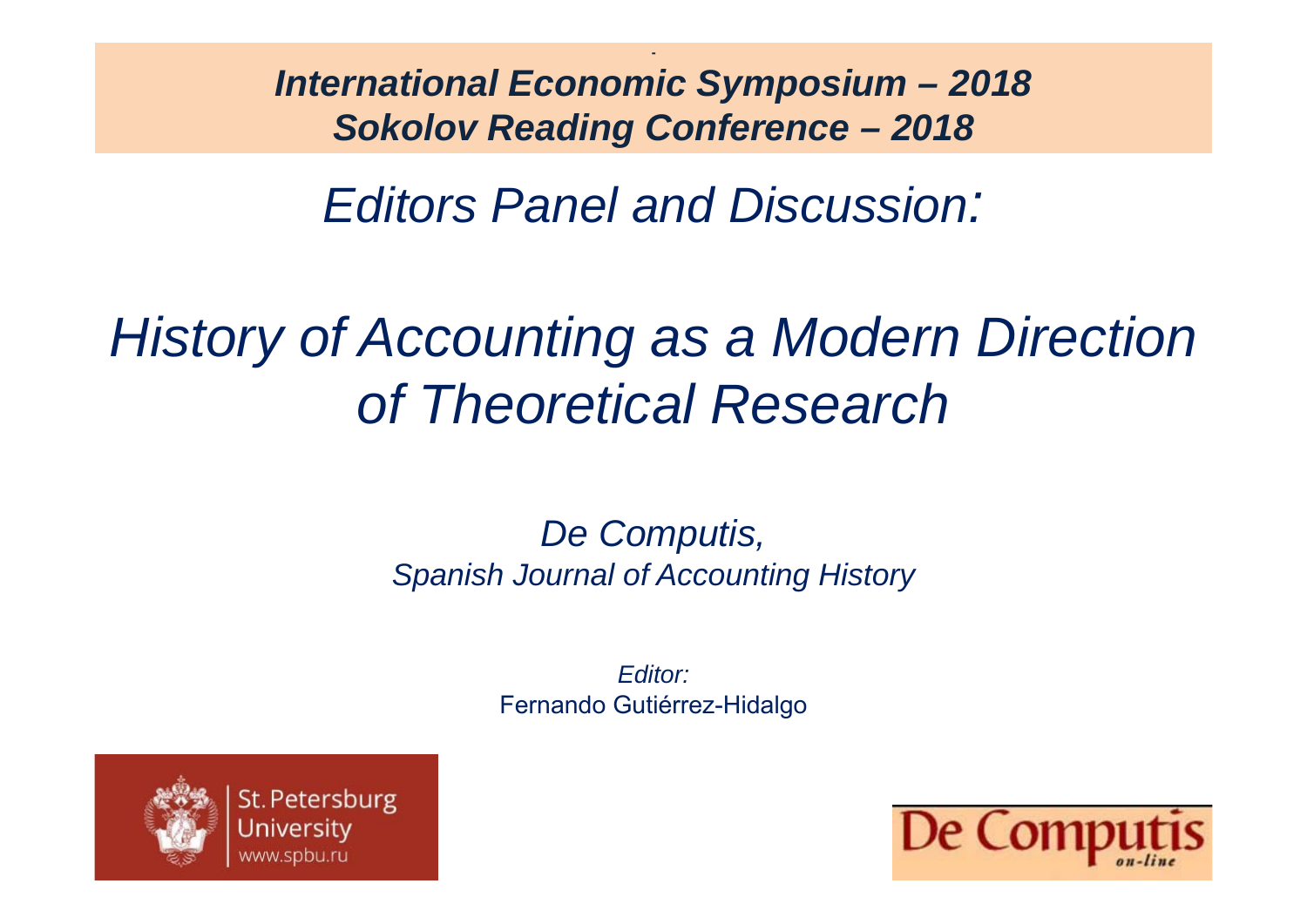This journal, *De Computis*, tries to be a mean for the **dissemination** of *Accounting History* **research***.*

- *1. De Computis, Spanish Journal of Accounting History*
- 2. The journal is interested in papers that suppose a theoretical contribution.

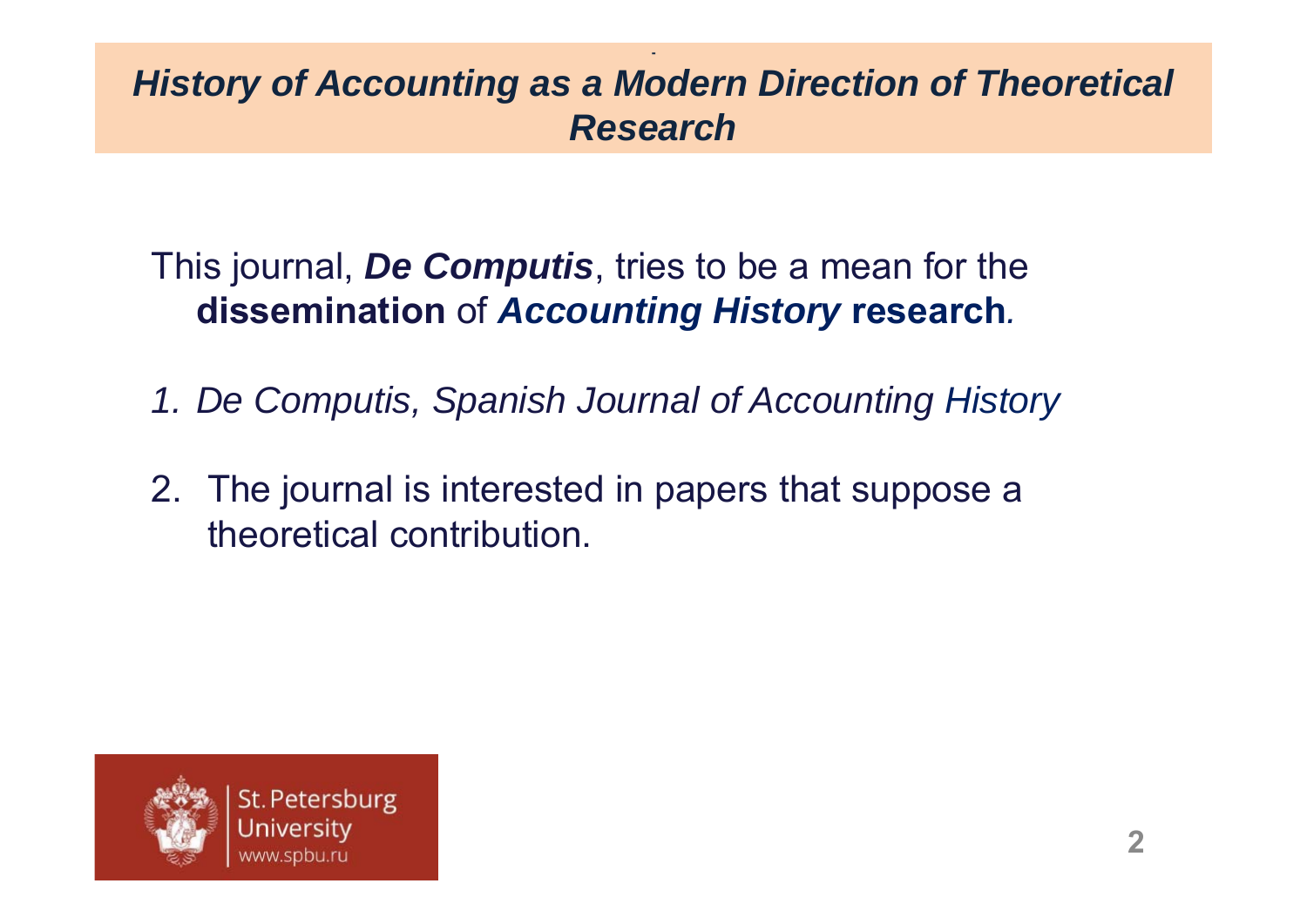This journal, *De Computis*, tries to be a mean for the **dissemination** of *Accounting History* **research***.*

- *1. De Computis, Spanish Journal of Accounting History*
- 2. The journal is interested in papers that suppose a theoretical contribution.

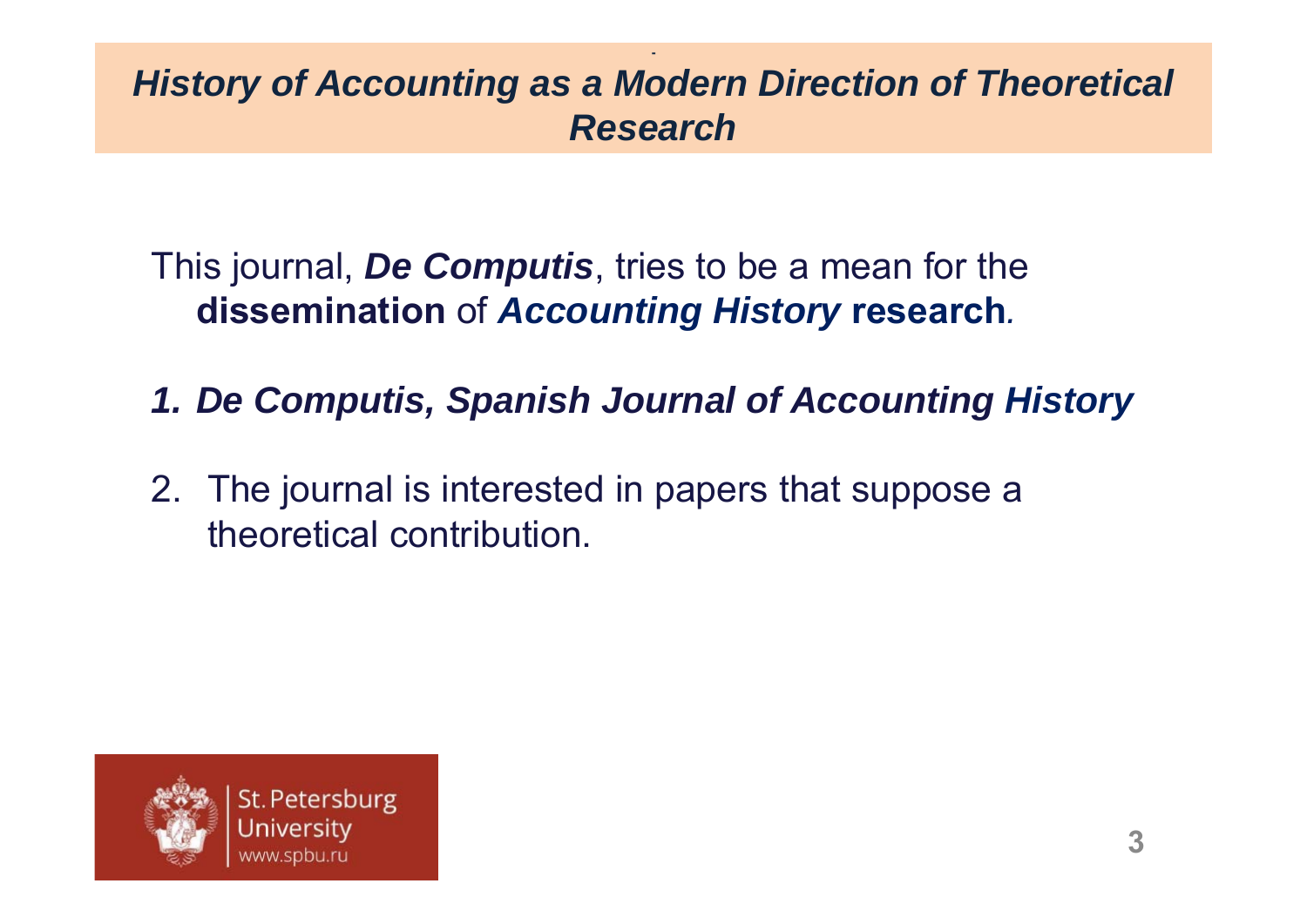- *1.1.- Genesis*
- $\overline{\phantom{m}}$  This journal was created by Esteban Hernández Esteve in 2004
	- within *the Spanish Professional Accounting Organization* (*AECA*).
	- *Professor Sokolov was friend of Esteban.*





Historia de la Contabilidad

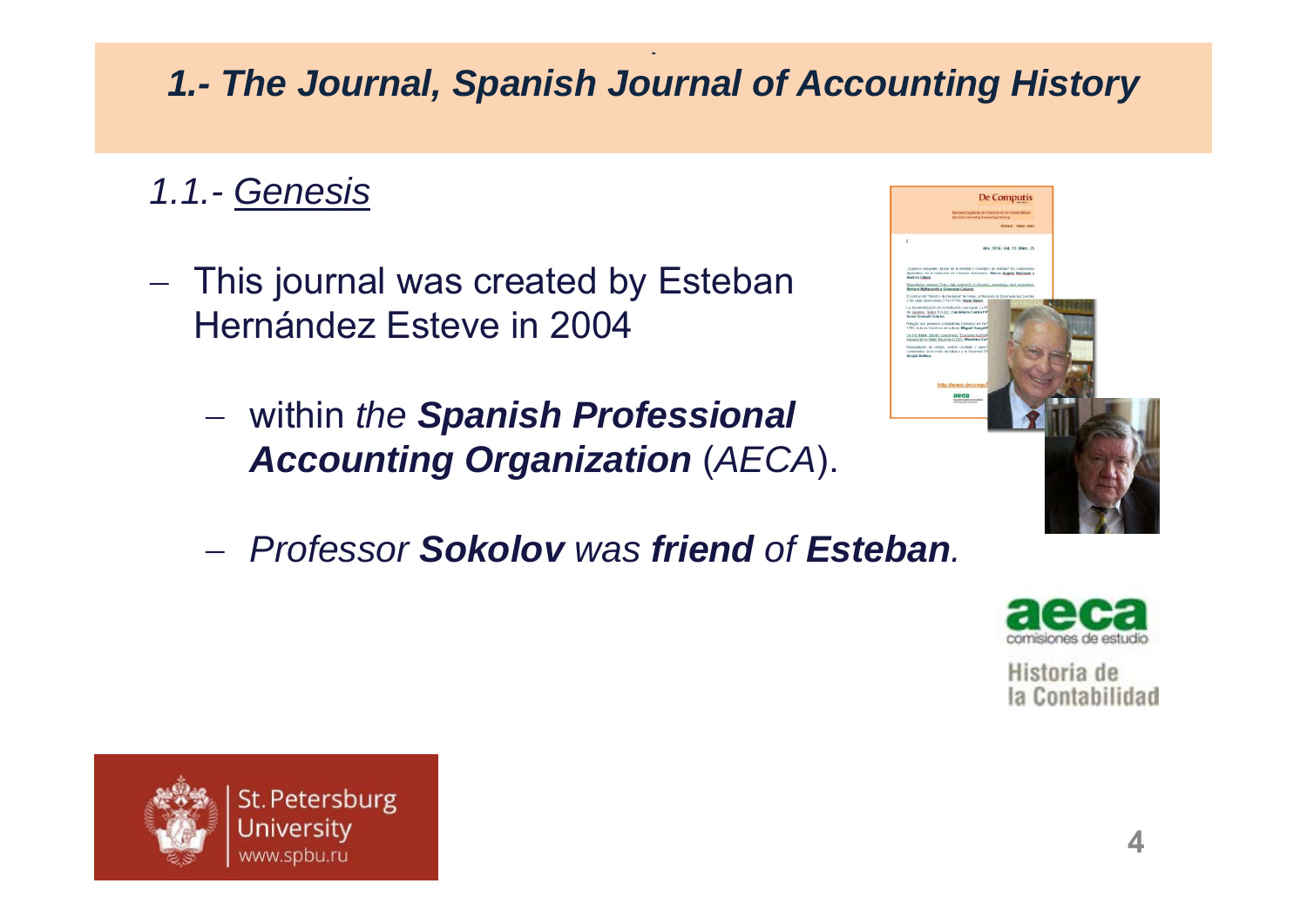# *1.2.- Characteristics:*

- − It is:
	- − A **biannual**
	- And *Open Access Journal.*
- − Until the present, an average of **6 papers** per **issue** has been **published**.
- − The papers have had <sup>a</sup> **double blind** review by **anonymous** referees.
- −The **publication** is **free** for authors.









**OPEN**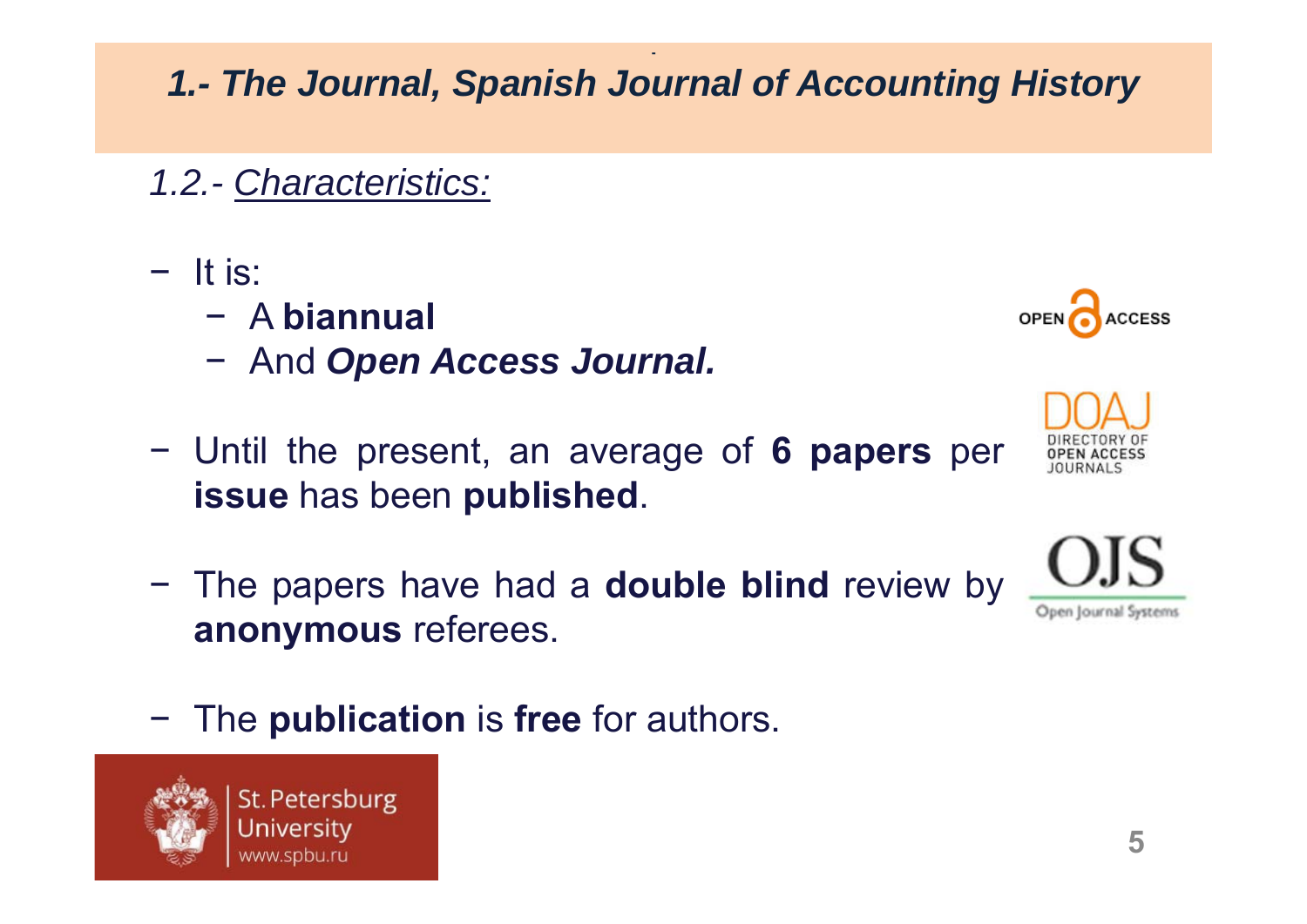*1.2.- Characteristics:*

− **Publication deadlines:**



- − A paper may be **accepted** in around **12 weeks**:
	- −**Six** weeks for the **first review**.
	- − **Two** or **three** weeks for the **second** and **subsequent revisions**.

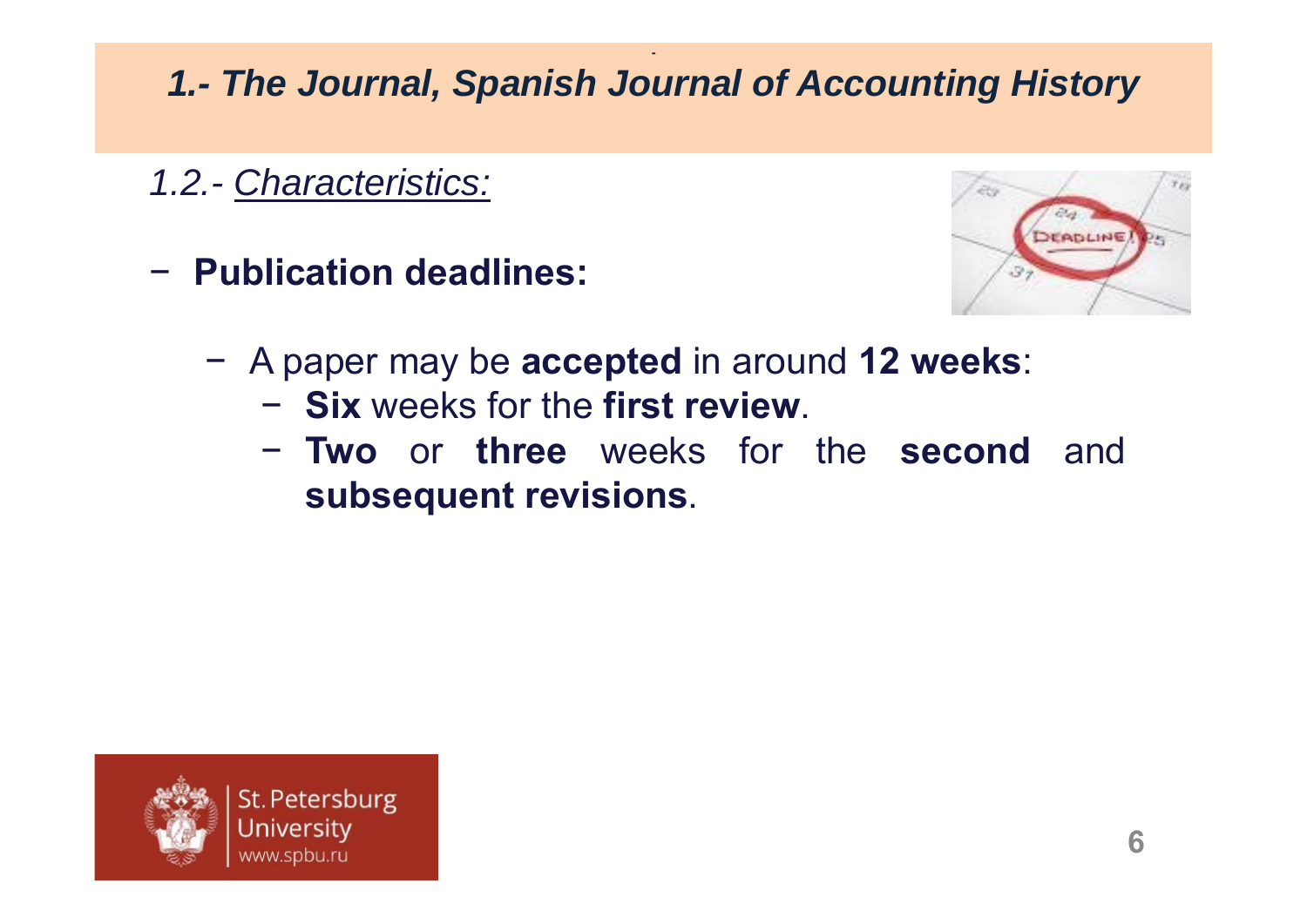*1.2.- Characteristics:*

- − It is **included** in some:
	- $\bullet$  Indexes:
		- *Emerging Source Citation Index (Clarivate Analytics)* .
		- *MIAR* (*UBA*).
	- • Others indexes and databases:
		- *Ulrich's.*
		- *ERIH PLUS.*
		- *EBSCO.*











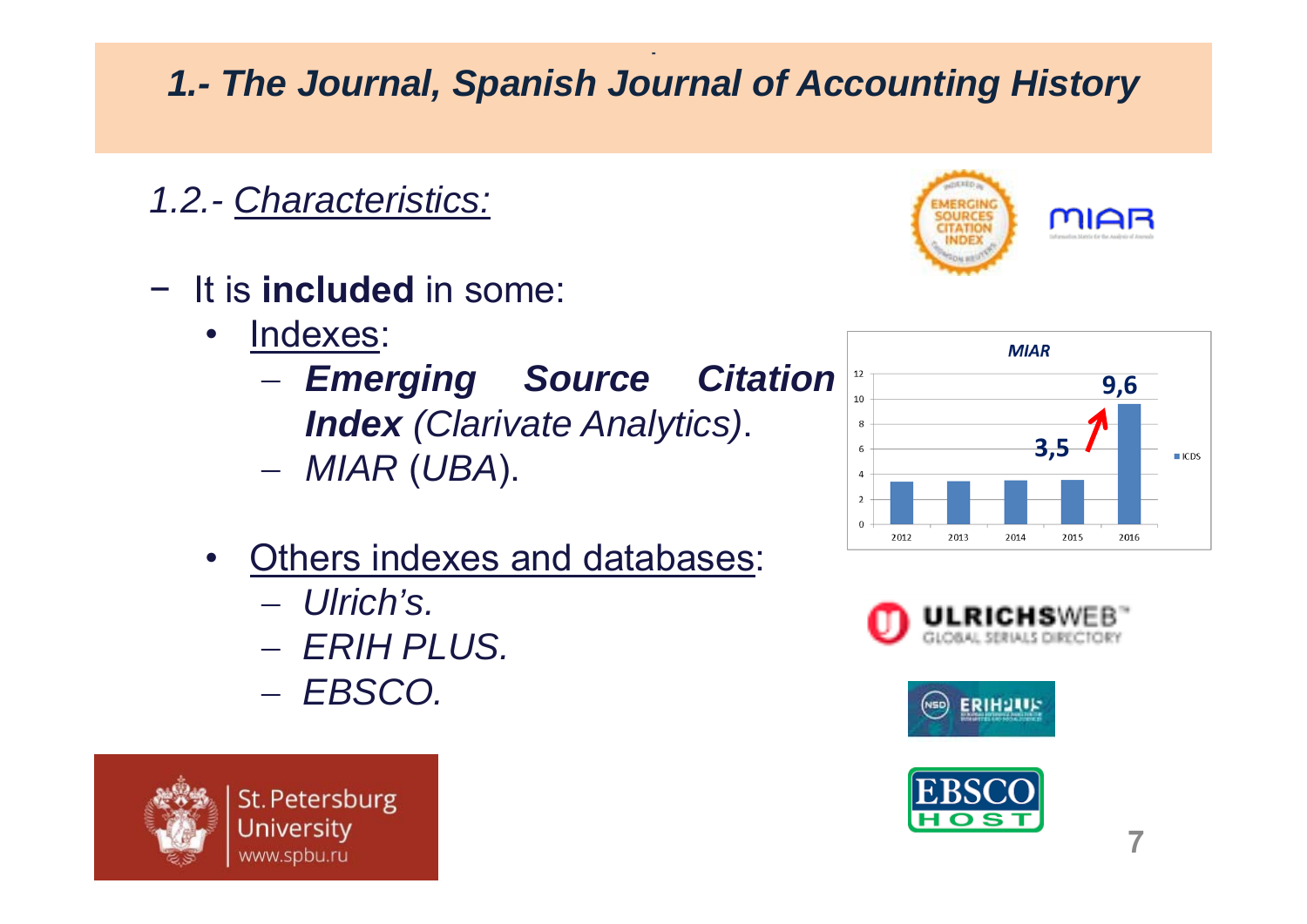#### *1.2.- Characteristics:*

## − It is an **international journal**:

− It has an **international** *Editorial Board*.





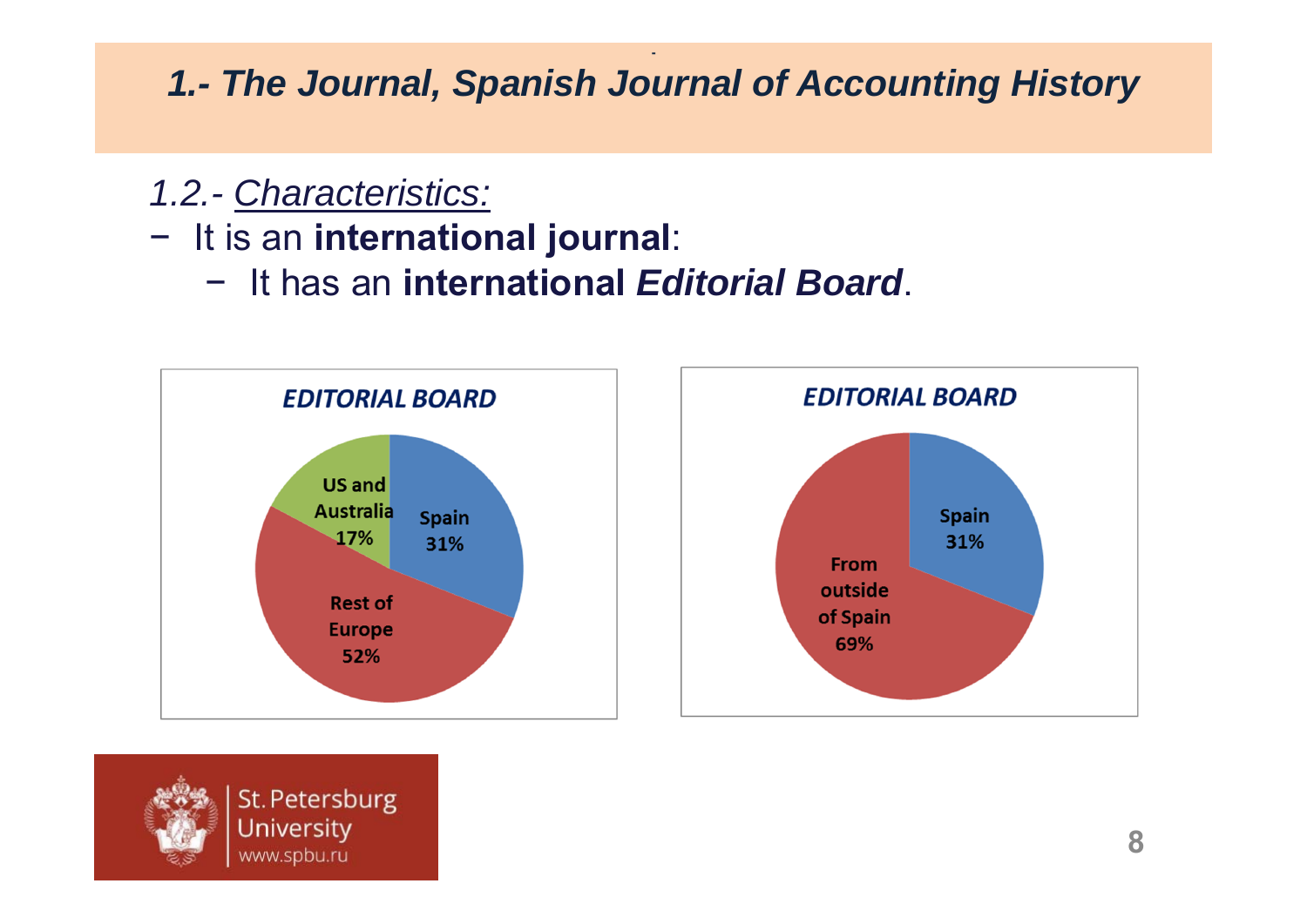# *1.2.- Characteristics:*

- − This **journal** tries to be <sup>a</sup> **complement** to the **other** *Accounting History* journals.
	- − The journal **accepts** papers written in the **most important European languages:**

**Русский**

**English Português**

**Italiano**

**Frances Deutsche**

**Español**

Spanish. − We would also **like** to **receive Russian papers**.

English, Italian, Portuguese, French, German or

 *Abstracts* and *keywords* of **all** the **papers** have to be written in **English.**



St. Petersburg University www.spbu.ru

−

−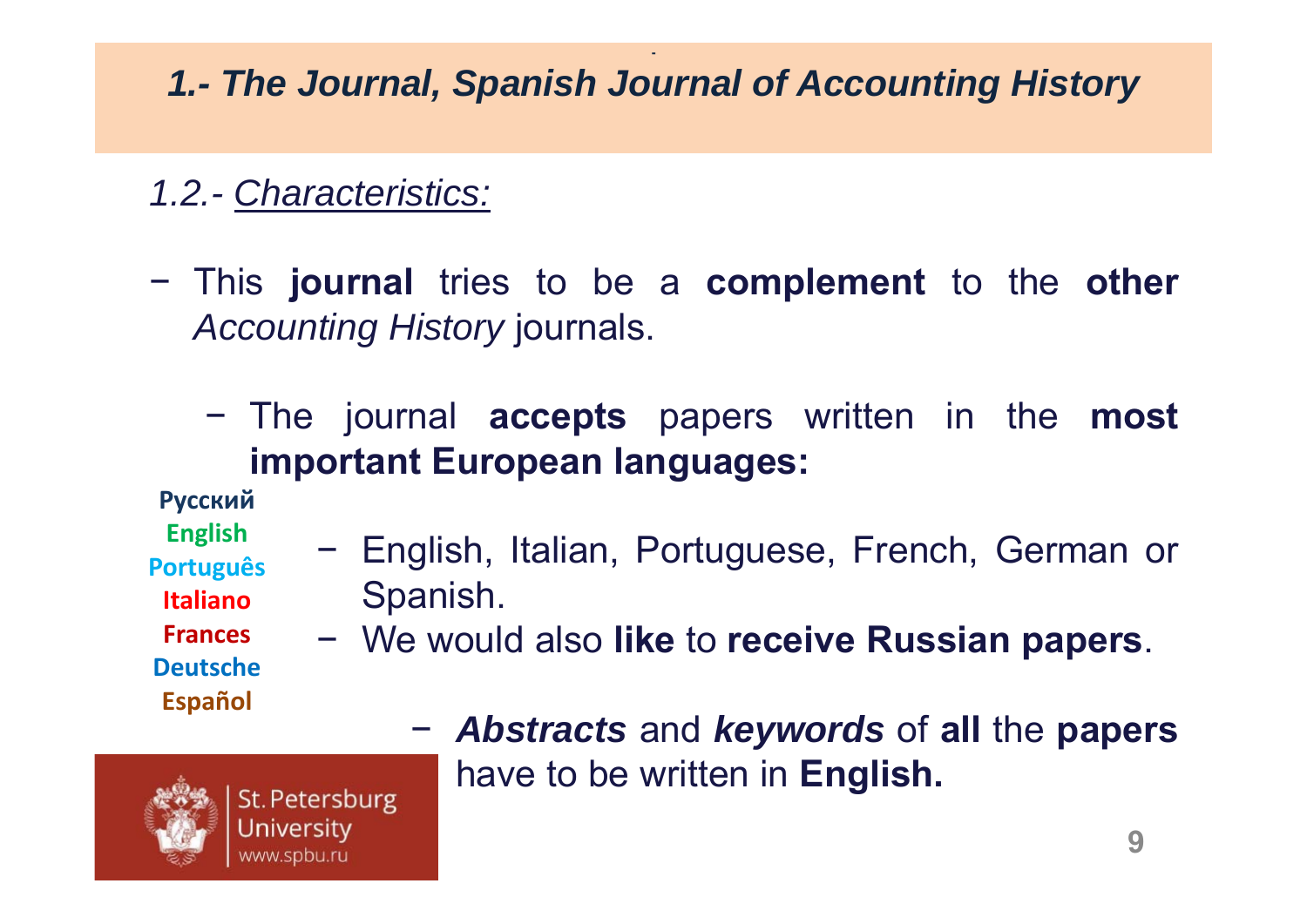## *1.2.- Characteristics:*

- −The journal is **similar** to the **other** journals of the **specialty**
- − **However** it does have certain **specifications which makes it different** from the **others**.
	- − Thus, Baños and Gutiérrez (2010) showed that there were **differences** with regards to the **period** and **sector studied**:

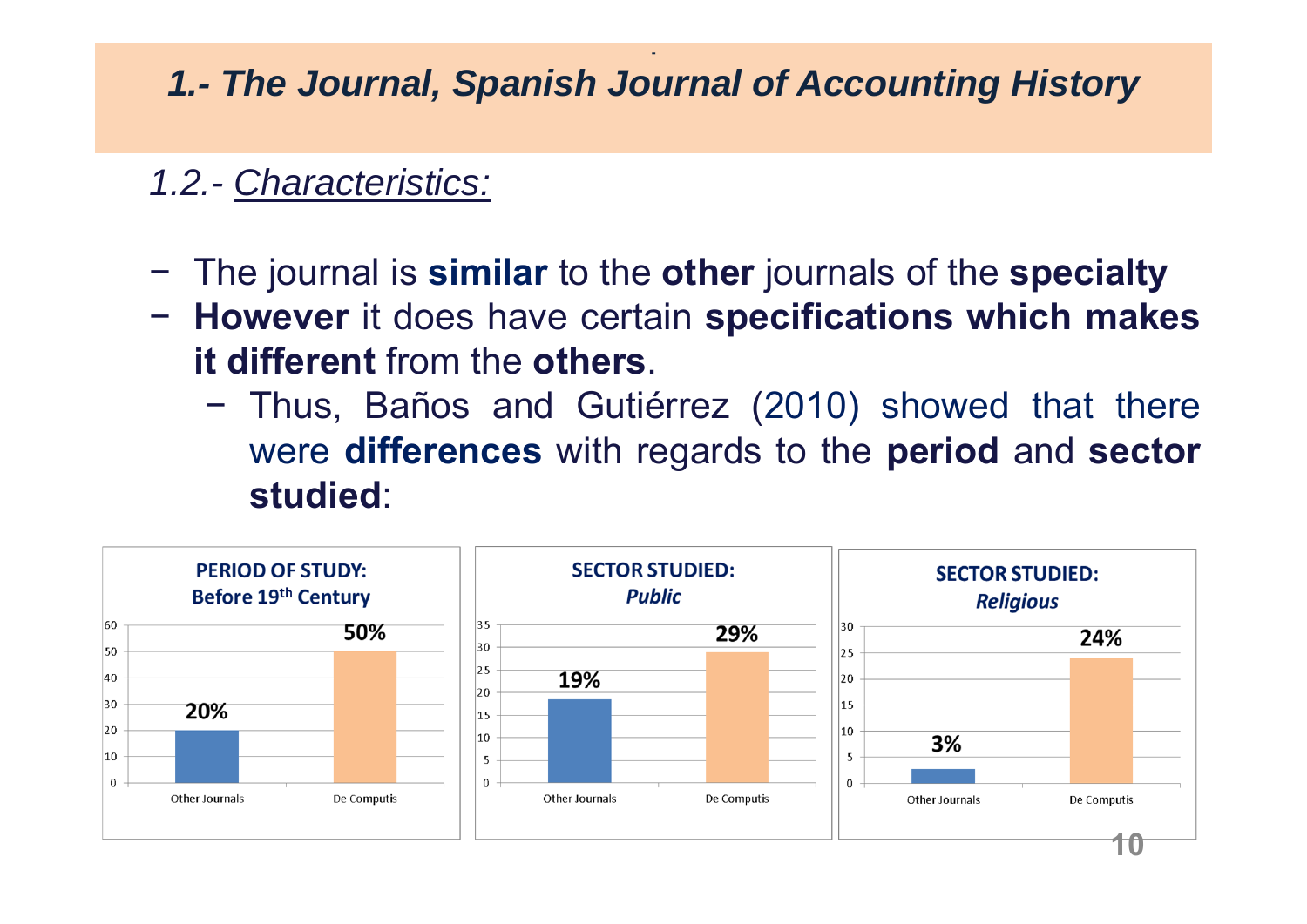This journal, *De Computis*, tries to be a mean for the **dissemination** of *Accounting History* **research***.*

- *1. De Computis, Spanish Journal of Accounting History*
- **2. The journal is interested in papers that suppose a theoretical contribution.**